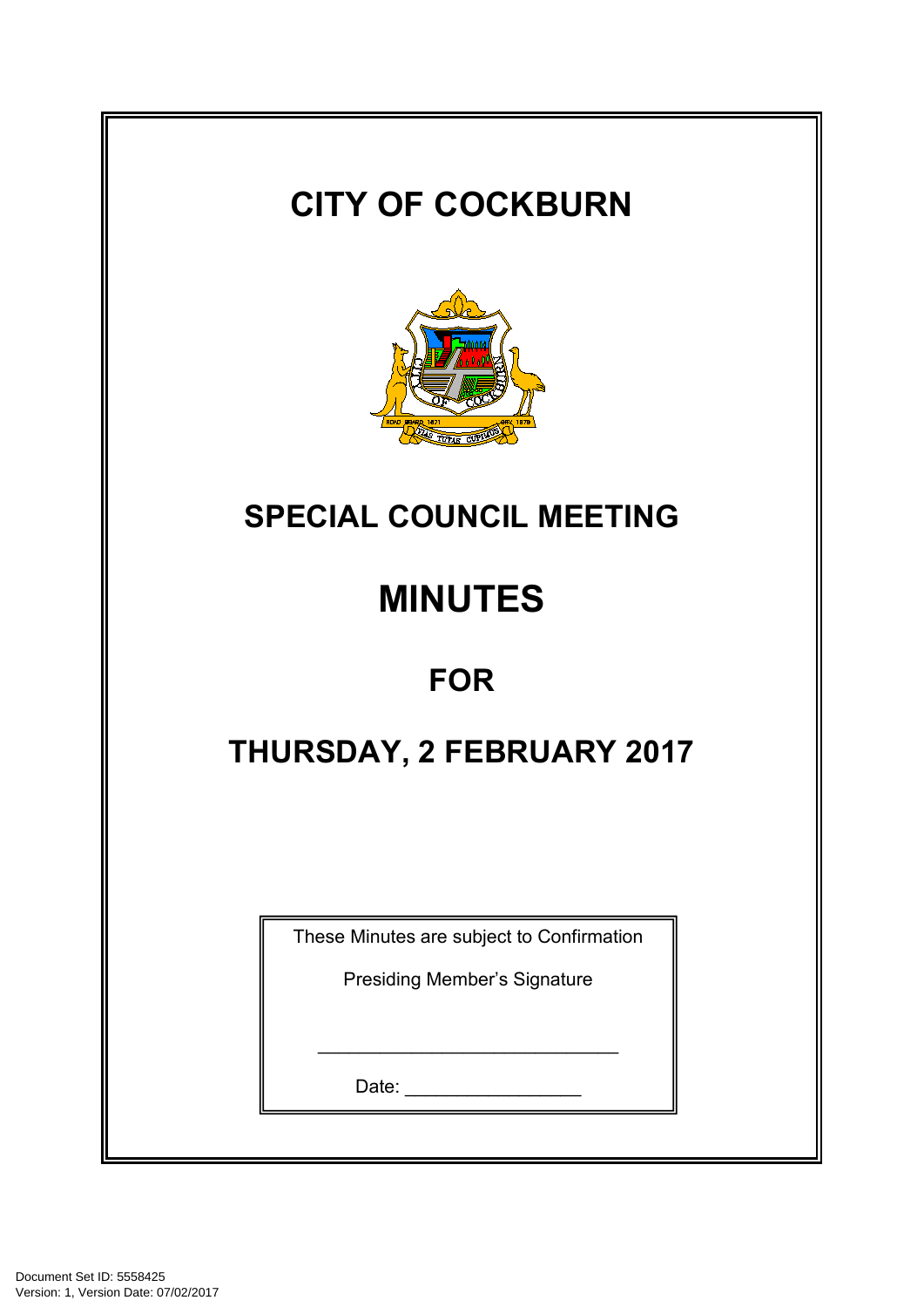Document Set ID: 5558425<br>Version: 1, Version Date: 07/02/2017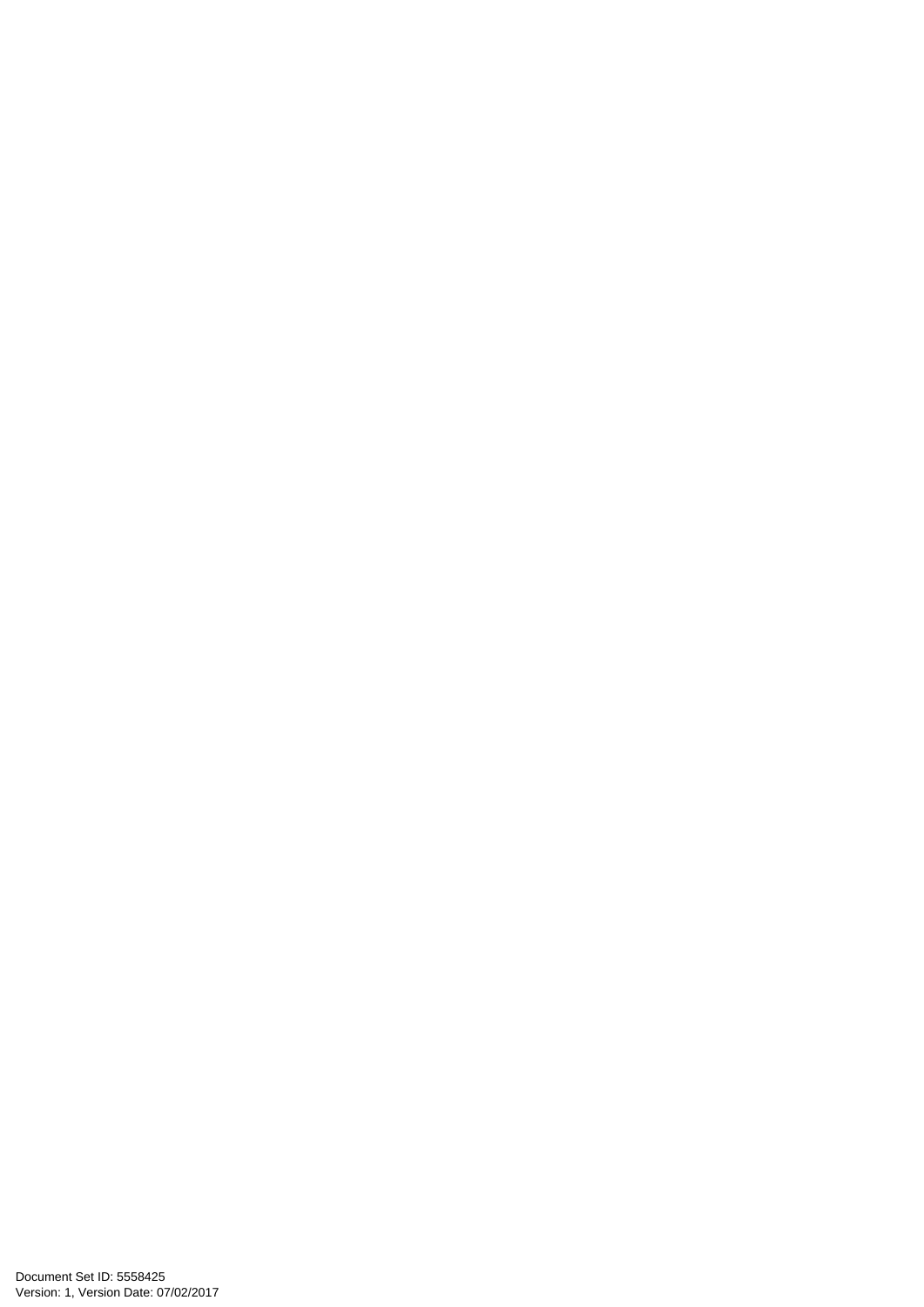# **CITY OF COCKBURN**

## **SUMMARY OF MINUTES OF SPECIAL COUNCIL MEETING HELD ON THURSDAY, 2 FEBRUARY 2017 AT 6:00 PM**

## **Page**

 $\overline{\phantom{a}}$ 

| $\mathbf{1}$ . |                                                                                                                      |  |
|----------------|----------------------------------------------------------------------------------------------------------------------|--|
| 2.             |                                                                                                                      |  |
| 3.             | DISCLAIMER (TO BE READ ALOUD BY PRESIDING MEMBER)3                                                                   |  |
| $\mathbf{4}$   | ACKNOWLEDGEMENT OF RECEIPT OF WRITTEN DECLARATIONS OF<br>FINANCIAL INTERESTS AND CONFLICT OF INTEREST (BY PRESIDING  |  |
| 5.             |                                                                                                                      |  |
| 6              |                                                                                                                      |  |
| 7 <sub>1</sub> |                                                                                                                      |  |
| 8.             |                                                                                                                      |  |
| 9.             | DECLARATION BY COUNCILLORS WHO HAVE NOT GIVEN DUE<br>CONSIDERATION TO MATTERS CONTAINED IN THE BUSINESS  5           |  |
| 10             |                                                                                                                      |  |
| 11.            |                                                                                                                      |  |
|                | (MINUTE NO 5990) (SCM 02/02/2017) - ROE 8 ALLIANCE<br>11.1<br>CONTRACT - LOCAL TRAFFIC MANAGEMENT (007/008; 163/004) |  |
| 12.            | (MINUTE NO 5991) (SCM 02/02/2017) - RESOLUTION OF COMPLIANCE                                                         |  |
| 13.            |                                                                                                                      |  |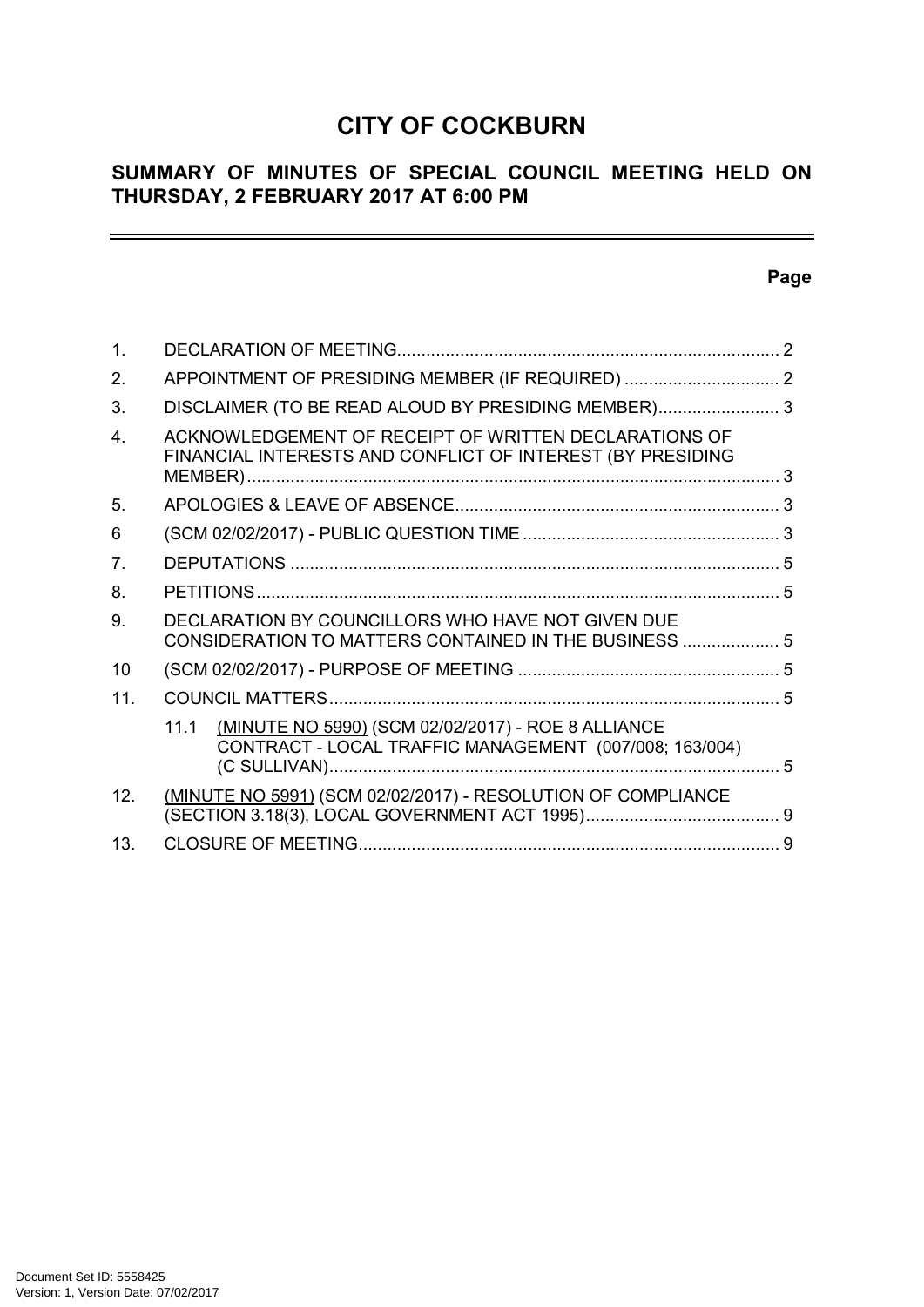# **CITY OF COCKBURN**

## **MINUTES OF SPECIAL COUNCIL MEETING HELD ON THURSDAY, 2 FEBRUARY 2017 AT 6:00 PM**

#### **PRESENT:**

#### **ELECTED MEMBERS**

| Mr L Howlett       | Mayor (Presiding Member) |
|--------------------|--------------------------|
| Mrs C Reeve-Fowkes | Deputy Mayor             |
| Mrs L Sweetman     | Councillor               |
| Dr C Terblanche    | Councillor               |
| Mr S Portelli      | Councillor               |
| Ms L Smith         | Councillor               |
| Mr S Pratt         | Councillor               |
| Mr P Eva           | Councillor               |
|                    |                          |

#### **IN ATTENDANCE**

| Mr S. Cain            |                          | <b>Chief Executive Officer</b>                    |
|-----------------------|--------------------------|---------------------------------------------------|
| Mr D. Green           | $\overline{\phantom{a}}$ | Director, Governance & Community Services         |
| Mr S. Downing         | $\overline{\phantom{a}}$ | Director, Finance & Corporate Services            |
| Mr C. Sullivan        | $\sim 100$               | Director, Engineering & Works                     |
| Mr D. Arndt           | $\blacksquare$           | Director, Planning & Development                  |
| Ms M. Tobin           | $\sim$ 100 $\mu$         | Executive Manager, Strategy & Civic Support       |
| Mrs S Seymour-Eyles - |                          | Manager, Corporate Communications                 |
| Mrs J. Klobas         |                          | PA to the CEO                                     |
| Mrs B. Pinto          | $\overline{\phantom{a}}$ | Executive Assistant, Finance & Corporate Services |
|                       |                          | / Governance & Community Services                 |

#### **1. DECLARATION OF MEETING**

The Presiding Member declared the meeting open at 6.02 pm and welcomed all those present.

He acknowledged the Nyungar People who are the traditional custodians of the land on which the meeting is being held and pay respect to the Elder of the Nyungar Nation, both past and present and extend that respect to Indigenous Australian who are with us tonight.

#### **2. APPOINTMENT OF PRESIDING MEMBER (If required)**



**2**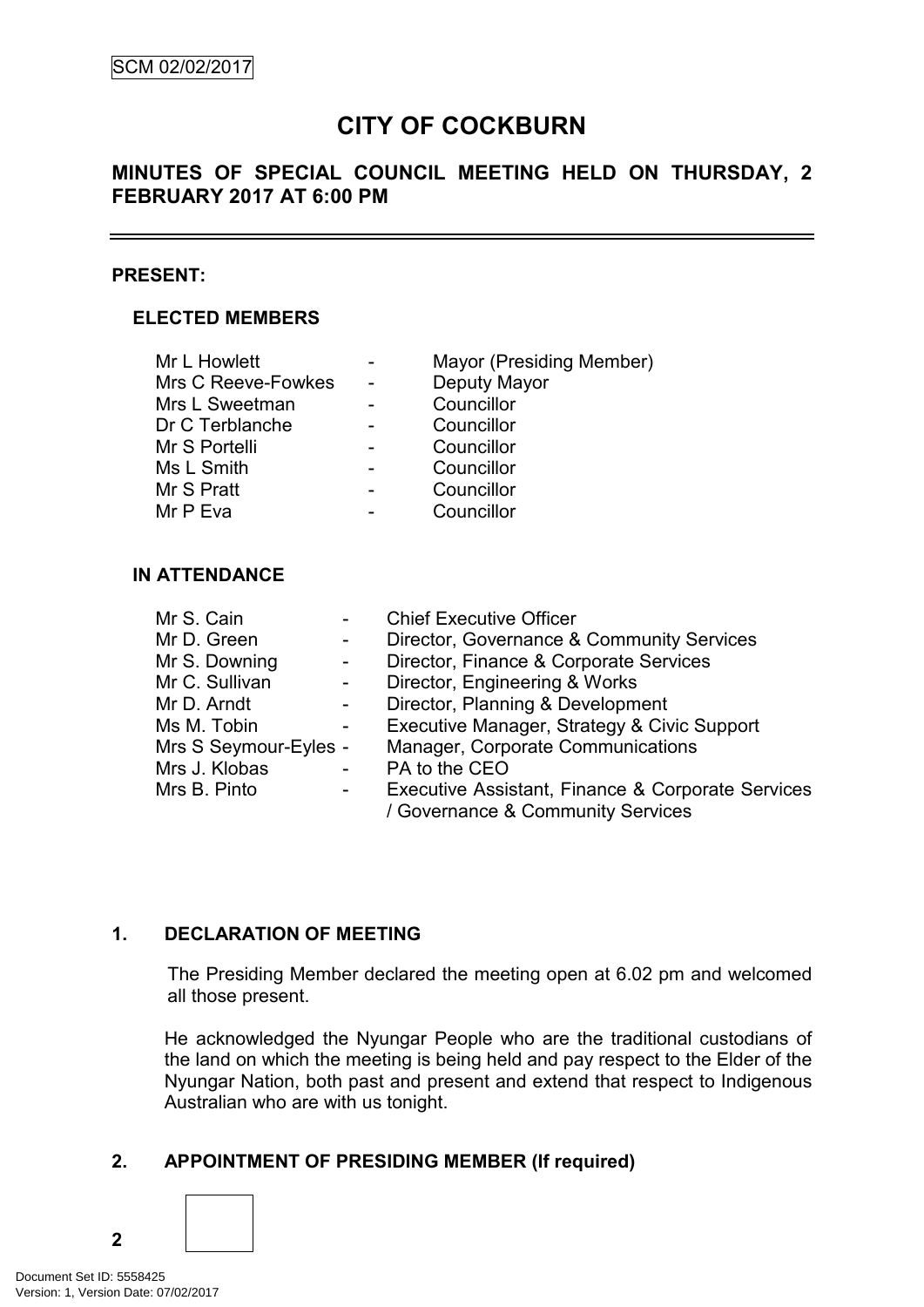Nil

## **3. DISCLAIMER (To be read aloud by Presiding Member)**

Members of the public, who attend Council Meetings, should not act immediately on anything they hear at the Meetings, without first seeking clarification of Council's position. Persons are advised to wait for written advice from the Council prior to taking action on any matter that they may have before Council.

#### **4. ACKNOWLEDGEMENT OF RECEIPT OF WRITTEN DECLARATIONS OF FINANCIAL INTERESTS AND CONFLICT OF INTEREST (by Presiding Member)**

Nil

## **5. APOLOGIES & LEAVE OF ABSENCE**

Nil

### **6 (SCM 02/02/2017) - PUBLIC QUESTION TIME**

ITEMS IN WRITING, ON THE AGENDA Annette McGovern, Spearwood

Item 11.1 – ROE 8 ALLIANCE CONTRACT - LOCAL TRAFFIC MANAGEMENT

- Q1 The report within the Agenda for this SCM, states that City officers need to discuss certain issues (then lists them) with the Roe 8 Alliance. Why did Council not get adequately involved in the submission period when the EPA as Regulatory Authority for the works was assessing the Referral?
- A1 The Council at its 8 September 2011 meeting resolved to lodge an objection to the proposed works during the EPA's Public Environmental Review process, based on the following significant environmental impacts:
	- fragmentation of the wetland environment, loss of endangered and vulnerable species,
	- habitat loss, fauna deaths and weed intrusion into adjoining vegetation resulting in long term degradation;
	- an inadequate environmental offset package that will result in a net environmental disbenefit;
	- generation of acid sulphate soils;
	- the loss of healthy, diverse and productive environmental open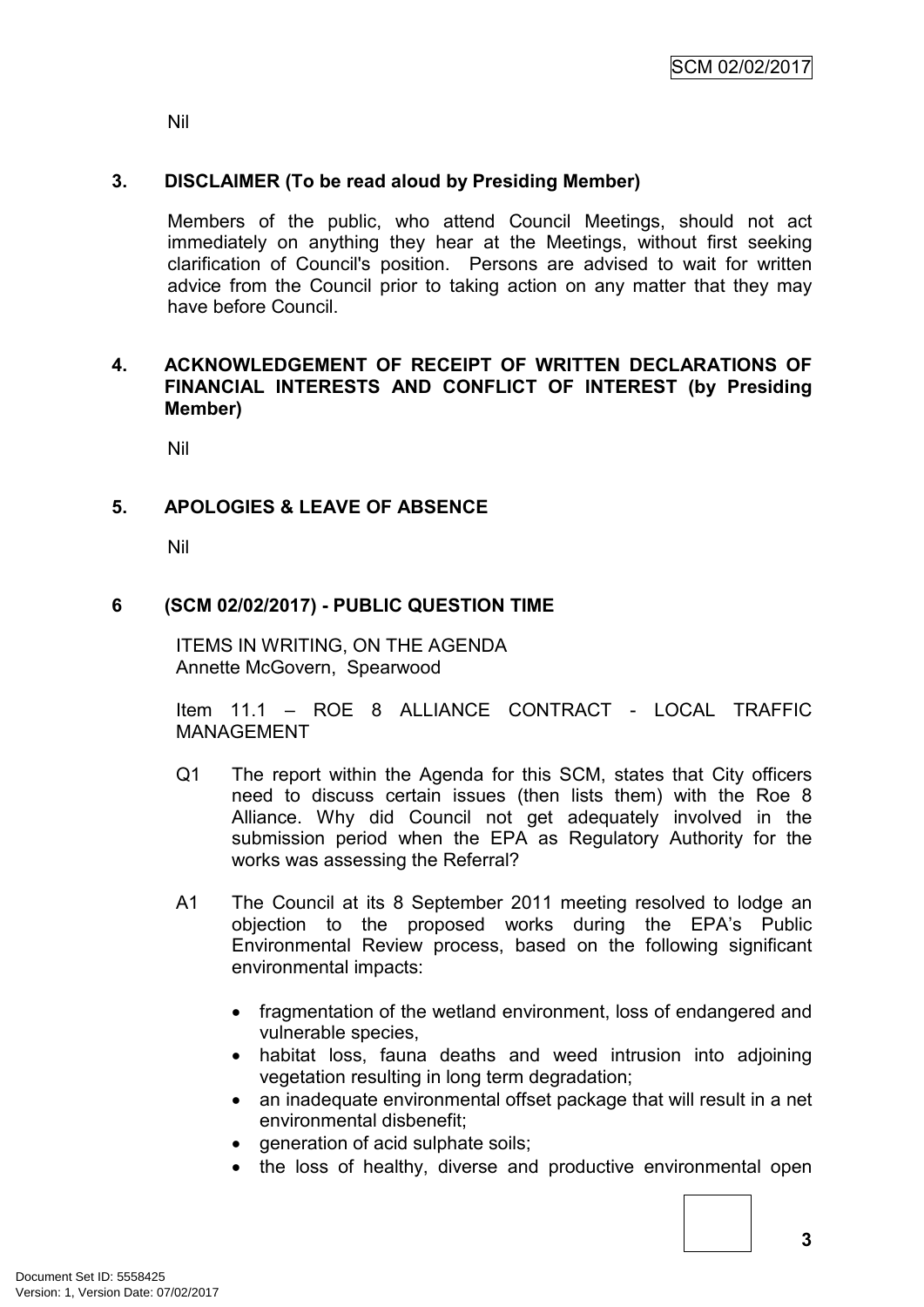space areas that will impact on the quality and amenity of the Beeliar Regional Park for future generations;

- more than 64 percent of Graceful Sun Moth's habitat being removed;
- the loss of 78 hectares of habitat for the endangered Carnaby's Black Cockatoo;
- the loss of 73 hectares of the vulnerable Forest Red Tailed Black Cockatoo habitat;
- the loss of 90 hectares of potential habitat for the Rainbow Bee Eater; and
- the complete loss of Floristic Community Type's BahS and CcAf.
- Q2. Or is Council indicating that it did get involved, but that its involvement was ineffective and inefficient?
- A2 As indicated above the Council was actively involved during the EPA's Public Environmental Review process, stating its opposition to the proposed road works on environmental grounds.
- Q3. Your report also states "The Roe 8 Alliance are also at the planning stage where new roads connect with existing roads and noise walls are undergoing final design work. Under normal circumstances this would involve significant consultation with the City's Engineering officers to ensure that the City's residents are not compromised by poor planning decisions and also to ensure that the City optimises any potential benefits from the project. Please explain why you mention "under normal circumstances" here and in the biased FAQ document on the Council internet home page, when this isn't an activity requiring approval from Council, rather the WA EPA is the governing body which assesses and places conditions or particular manners on a referral?
- A3. Main Roads WA has responsibility for a large number of major roads not only within the City of Cockburn, but across Perth and the state. These are often the major freeways and highways that form the basis of regional traffic movement. Any time one of the roads is proposed to be constructed, or indeed upgraded, there is very close consultation between Main Roads WA and the affected local government. This recognises for example that State Government roads connect on to local roads; State government roads can impact existing and planned footpaths and cycle paths; State Governments roads can often generate major noise impacts, needing to be addressed through noise walls. Ratepayers expect the local government to closely involve itself in such deliberations, to ensure the most optimal outcome is achieved for the local community.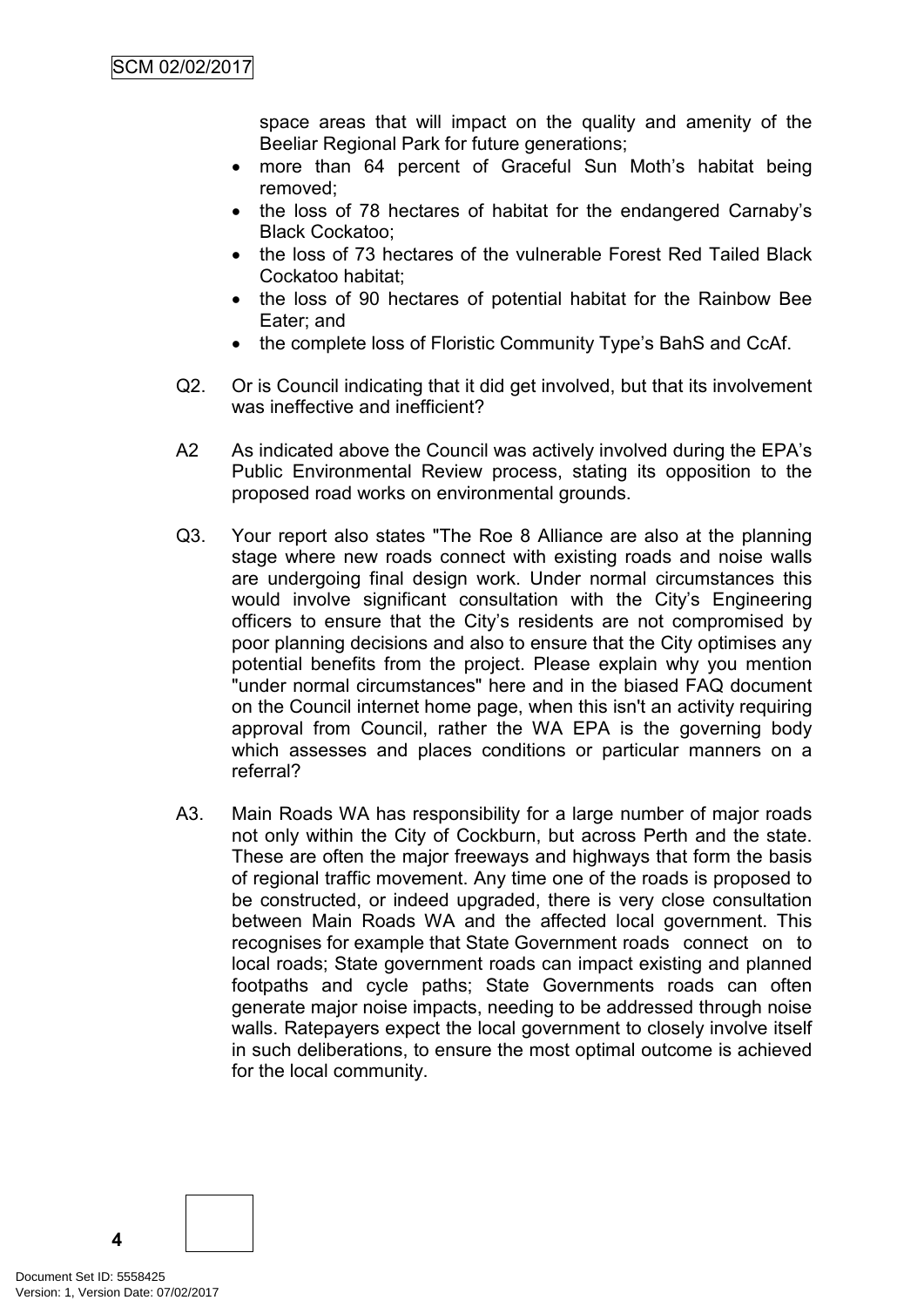ITEMS IN WRITING, ON THE AGENDA Robyn O'Brien, Munster

Item 11.1 – ROE 8 ALLIANCE CONTRACT - LOCAL TRAFFIC MANAGEMENT

Questions taken on Notice as Mrs O'Brien was not present at the Meeting. These Questions on Notice will be responded to in writing.

## **7. DEPUTATIONS**

Nil

## **8. PETITIONS**

Nil

## **9. DECLARATION BY COUNCILLORS WHO HAVE NOT GIVEN DUE CONSIDERATION TO MATTERS CONTAINED IN THE BUSINESS**

Nil

## **10 (SCM 02/02/2017) - PURPOSE OF MEETING**

The purpose of the meeting is to authorise the Chief Executive Officer to engage with the parties involved in the design and construction of the Roe 8/Perth Freight Link.

## **11. COUNCIL MATTERS**

## **11.1 (MINUTE NO 5990) (SCM 02/02/2017) - ROE 8 ALLIANCE CONTRACT - LOCAL TRAFFIC MANAGEMENT (007/008; 163/004) (C SULLIVAN)**

#### **RECOMMENDATION**

That Council authorise the City's Chief Executive Officer or his delegates to liaise with any party involved in the design or construction of the Roe Highway Stage 8 or any other aspect of the Perth Freight Link project where consultation is considered necessary for the mitigation of risk to the residents of the City and the effectiveness of the road network managed and owned by the City.

## **TO BE CARRIED BY AN ABSOLUTE MAJORITY OF COUNCIL**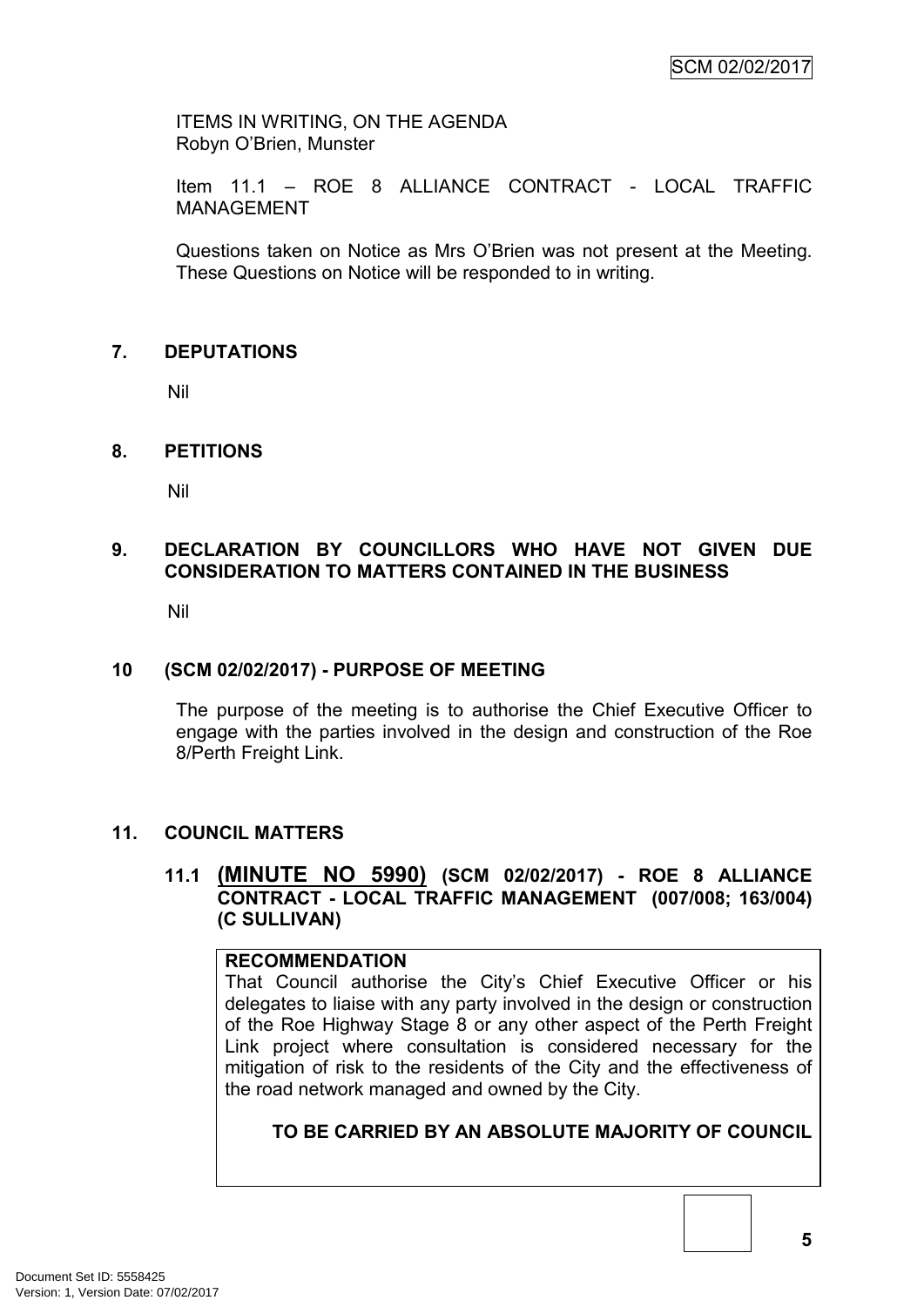#### **COUNCIL DECISION**

MOVED Clr S Portelli SECONDED Clr P Eva that the recommendation be adopted.

## **CARRIED BY ABSOLUTE MAJORITY OF COUNCIL 8/0**

## **Background**

At the Special Council Meeting of 17 November 2016 (Minute No. 5959) Council resolved as follows:

- *(1) not authorise the City's Chief Executive Officer or any other officer to liaise with any party involved in the planning, construction or otherwise of the Roe Highway from the Kwinana Freeway to Coolbellup Avenue, Coolbellup or the Stock Road/Forrest Road Interchange or any other aspect of the Perth Freight Link; and*
- *(2) review the matter at a later date on the determination of any legal actions that are underway before the Federal Court or the High Court of Australia or any other jurisdiction.*

## **Submission**

N/A

## **Report**

Since Council's consideration of this matter the City's staff have not engaged directly with any party involved in the construction of Roe Highway / Perth Freight Link. However, with the progress being made on this project this position has ongoing ramifications for the City in its capacity to manage the interests of residents.

Council's resolution specified that this matter could be reconsidered after determination of legal action in the Federal and High Court. The Save Beeliar Wetlands (SBW) group's application before the High



**6**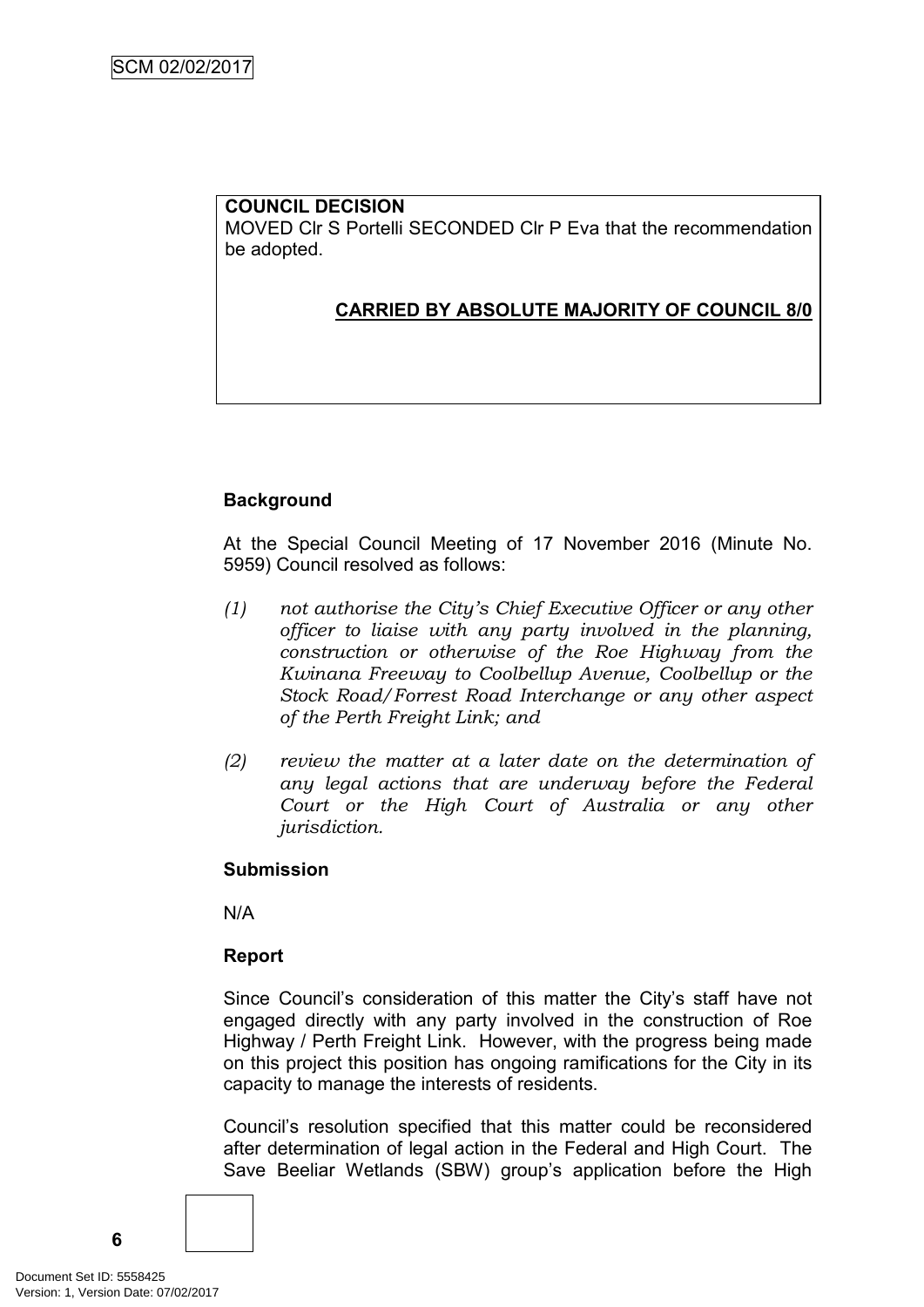Court was concluded in December 2016. An application by SBW on 9 January 2017 for an interim injunction in the Federal Court was also rejected and work continues on the construction of the project. On 31 January, the group resolved to withdraw their remaining proceedings before the Federal Court.

The City also has advice that there is still an outstanding appeal to the Commonwealth Minister for Aboriginal Affairs, under the *Torres Strait Islander Heritage Protection Act 1984*. While the City contributed to this appeal the City is still waiting on advice from the Commonwealth representative on the status of the review, however, there is no certainty as to when it will be concluded.

The SBW has vowed to continue to oppose construction in the lead up to the 11 March 2017 State election. The group, which is coordinating the ongoing protest movement, has a primary area of focus on the construction base being prepared off Hope Road.

While all of the legal action / review on this matter have not been fully concluded, the uncertainty surrounding the timing of any remaining action does not assist the City's staff in managing ongoing risks around the project. For instance, in order to mitigate the risk to contractors and protesters along Hope Road the City's staff needs to consult with the project consortium, The Roe 8 Alliance, on establishing appropriate traffic management measures in this location.

The Roe 8 Alliance are also at the planning stage where new roads connect with existing roads and noise walls are undergoing final design work. Under normal circumstances this would involve significant consultation with the City's engineering officers to ensure that the City's residents are not compromised by poor planning decisions and also to ensure that the city optimises any potential benefits from the project.

The project is divided into three areas as shown below:

Area 1 – Karel Avenue to Bibra Drive

Area 2 – Bibra Drive to Coolbellup Avenue

Area 3 – Coolbellup Avenue to Stock Road.

City officers need to discuss the following topics for each Area with the Alliance:

- Extent of works along the City of Cockburn roads.
- Provision for pedestrians and cyclists, including connectivity between the Principal Shared Paths and the local government infrastructure.
- Placement and asset maintenance requirements for noise mitigation structures.
- City of Cockburn pavement requirements.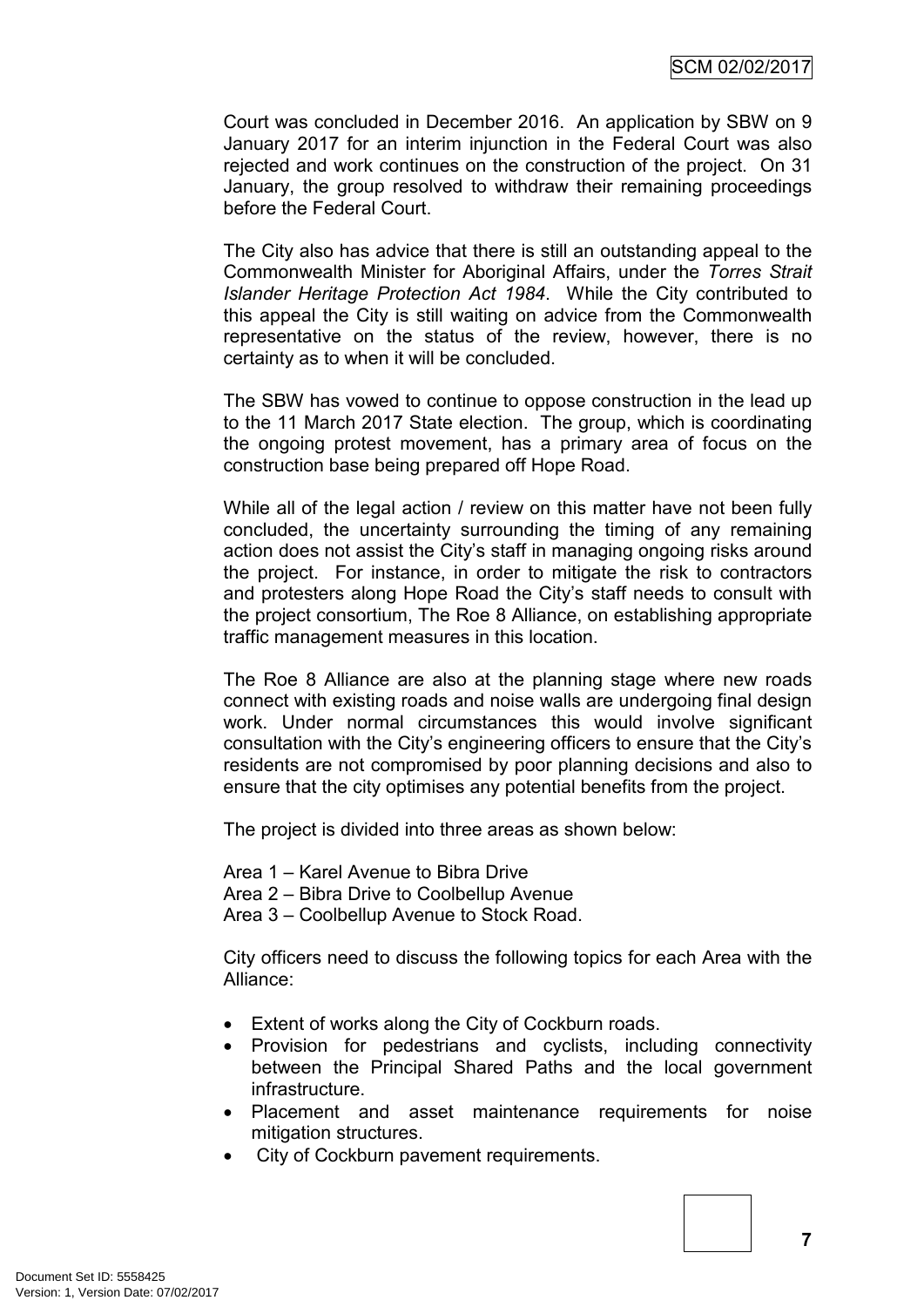• Street Lighting requirements where existing overhead powerlines will be undergrounded.

While the outcome of the State election may see an end to the Roe 8 project, in the interim period the City's staff need to be in a position to engage with the designers and contractors to ensure the best interests of residents are represented.

#### **Strategic Plan/Policy Implications**

### **Moving Around**

• Improve connectivity of transport infrastructure

## **Leading & Listening**

- Deliver sustainable governance through transparent and robust policy and processes
- Strengthen our regional collaboration to achieve sustainable economic outcomes and ensure advocacy for funding and promote a unified position on regional strategic projects
- Provide for community and civic infrastructure in a planned and sustainable manner, including administration, operations and waste management

#### **Budget/Financial Implications**

No budget implications for the 2016/17 budget by engaging in consultation with the relevant parties but there may be costs to the City should traffic controls or modifications to the local road network be required during the project that would not be funded by the State.

#### **Legal Implications**

Section 5.42 of the Local Government Act 1995 refers, this provision allows for matters to be delegated to the Chief Executive Officer for finalisation.

## **Community Consultation**

Public consultation cannot be undertaken until City officers are able to engage with the parties involved in the design and construction of the Roe 8 project to determine what impacts will happen during the works on local infrastructure.

#### **Risk Management Implications**

There are already serious potential traffic control risks for vehicles and pedestrians on the local road network impacted by the project works to